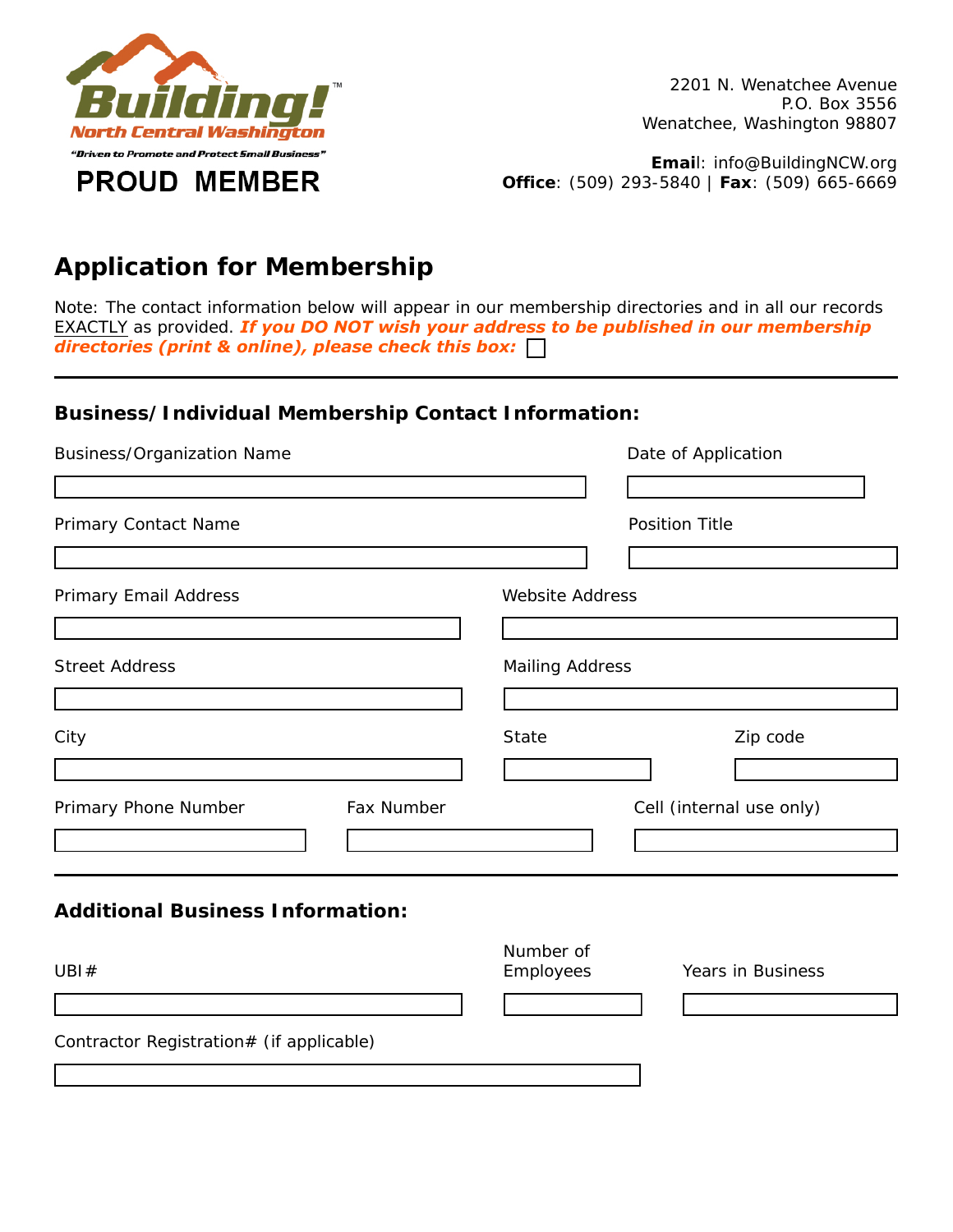#### **Payment Information:**

*Dues payments to BNCW are not deductible as charitable contributions for federal income tax purposes. However, dues payments may be deductible as ordinary and necessary business expense, subject to an exclusion for lobbying activity. Please contact BNCW for more specific information. PAC dues are optional and voluntary. These funds are used by BNCW for political involvement in our effort to promote and strengthen a favorable small business environment and are not tax deductible. Your \$50 PAC Dues payment provides you with PAC voting rights.*

| ◯ \$375 - Business Member Annual Dues |                                                                                             |           |  |
|---------------------------------------|---------------------------------------------------------------------------------------------|-----------|--|
|                                       | ◯ \$175 - Affiliated Business Member Annual Dues                                            |           |  |
|                                       | ○ \$75 - Individual/Non-Business Member Supporter Annual Dues                               |           |  |
|                                       | $\bigcirc$ \$ 50 - Voluntary BNCW Political Action Committee(PAC) Dues (with voting rights) |           |  |
| <b>Payment Options:</b>               |                                                                                             |           |  |
| $\Box$ Check Enclosed                 |                                                                                             |           |  |
| Credit Card                           | Monthly Payment Plan (enclose completed form)                                               | Exp. Date |  |
| Credit Card $#$                       |                                                                                             | V Code    |  |
| Cardholder's Name                     |                                                                                             |           |  |

#### **Member Code of Ethics:**

*Members will conduct business with honesty, integrity, and fairness with respect to customers, clients, employees, and other members.* 

*Members will support the ideals, principles and mission of Building North Central Washington, as well as support the Association in general, in a constructive and positive manner.* 

*Members will be responsible at all times for truthful and non-deceptive advertising and promotion regarding their business and its products or services.* 

*Members will conduct business with strict adherence to the laws of the state of Washington and to business or professional codes existent for the particular business or profession and in accordance with generally accepted business practices. All members will maintain the licenses, registrations, bonds and insurance coverage required by the state and local jurisdictions.* 

*Members will at all times demonstrate professionalism, respect, courtesy and civility to fellow members and not engage in any conduct which would adversely reflect upon either the principles or members of Building North Central Washington.* 

**In completing this application for membership, I agree to abide by BNCW's Bylaws, Code of Ethics and, I subscribe to and support the purposes of the Association.**

Authorized Signature **Date** Date

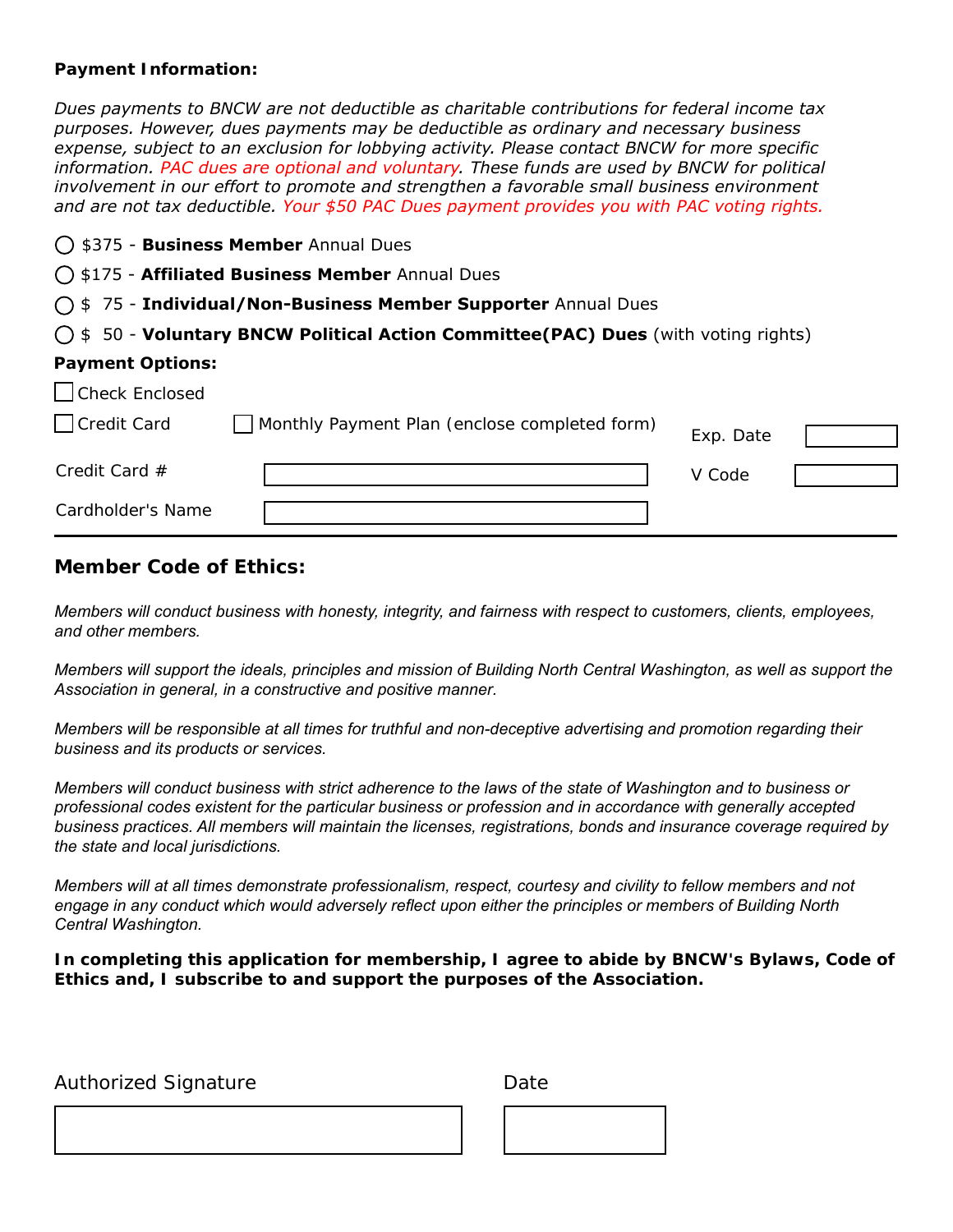## **BNCW Membership Categories. Please note your #1 selection.**



## Then select up to two (2) additional categories that best suit your business

**OAccounting / Bookkeeping Services OAdult / Senior Living O** Advertising Agencies **O** Advertising, Marketing **OAir Purifying Systems O** Apartment Rentals **O**Appliance Sales & Service OAppraisal O Architects, Drafting, Design & Engineering **OArtificial Turf / Synthetic Lawns** O Asbestos Abatement / Inspection OAssisted Living, Nursing Homes, & Dementia Specialty Care  $\Omega$ Associations / Organizations OAttorneys  $O$ Audio / Video O Auto Body / Collision Repair / Glass **OAuto / Truck Dealers** O Automobile Service, Repairs & Parts O Awards, Trophies & Lettering **OBanks, Credit Unions & Financial Institutions OBlind Cleaners OBlueprints / Large Format Printing OBuilding Product / Lumber Suppliers OBusiness Forms**  $O$ Cabinets O Car Wash / Detailing O Carpet & Floor Coverings O Carpet Cleaning  $O$ Catering O Cell Phone Providers O Cement / Concrete / Asphalt O Cleaning Services - Residential / Commercial O Commercial Glasswork O Commercial Refrigeration O Computer Services / Training O Computer Software O Computer Stores, Parts, Service & Consulting OConcrete O Contractor - Commercial Builder

O Contractor - Residential Builder  $O$ Countertops  $Q$ Curbing ODecks / Porches ODelivery / Hauling ODemolition ODesign Svcs / Consulting O Door Sales & Service ODoors / Hardware / Locks ODrywall ODuct Cleaning OEconomic Development O Electrical - Commercial & Residential O Electrical Supply OElectronics **OEmbroidery / Screen Printing** OEmployment Agencies, Job Training & Placement Services mEngineers - Civil / Electrical / Structural / Marine **OEnvironmental Consulting OEquipment Rental / Leasing OEvent Planning**  $Q$ Excavation OFabrication OFarm Equipment, Chemicals, Seeds & Feed OFarms & Agriculture O Fencing / Pergolas / Gazebos O Financial Services / Investments / Consultants **OFinish Carpentry OFire / Water Restoration OFire Safety / Sprinklers** OFireplace & Stove O Firewise / Forestry **OFlooring Supplier / Installer** O Food Products & Beverages, Wholesale & **Distribution**  $O$ Foundations  $Q$ Framing O Furniture - Indoor & Outdoor O Garage Doors / Openers O Geological Services

**OGeotechnical Engineering Services** O Glass Sales & Repair, Auto Glass OGolf Courses & Equipment Repair O Government / Public Agencies **OGrading / Road Building** O Graphic Design **O**Gutter Cleaning **OGutters** OHandyman Services  $Q$ Hardware **OHardwood Flooring Supplier & Installer OHealth Care, Service, And Counseling** O Heating, Ventilation & Air Conditioning **OHeavy Equipment** O Home Automation O Home Décor OHome Maintenance **OHome Sitting Services OHome Staging Services/Consulting OHouse Moving O** Hotels / Hospitality **OInspection Services**  $O$ Insulation  $O$ Insurance OInterior Design & Decorating OInternet Access & Services  $Q$  Irrigation / Supply / Services  $\bigcirc$  Janitorial Service, Equipment & Supplies O Land Development & Land Designers **OLand Use Consulting** O Landscaping, Materials & Lawn Care  $O$ Lighting O Management Consultants  $O$ Manufacturing & Processing **OMarine Construction** O Marketing & Public Relations OMasonry **O**Materials Testing OMedia - Print/Radio O Media & Media Production